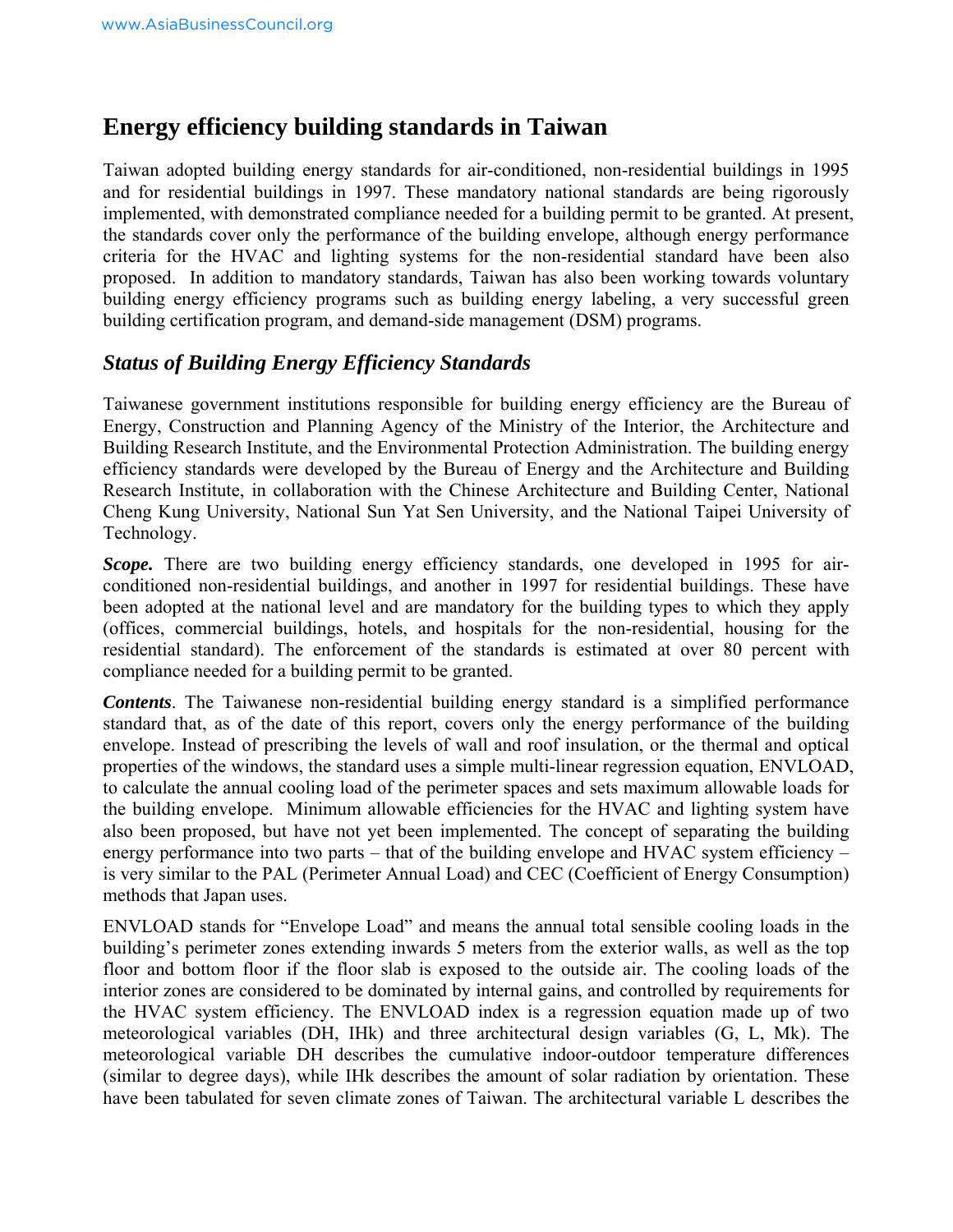insulation performance of the building envelope, Mk its overall solar heat gain coefficient, and G its internal loads. The regression coefficients  $a_0$ ,  $a_1$ ,  $a_2$ , and  $a_3$  in the general equation

$$
ENVLOAD = a_0 + a_1 * G + a_2 * L * DH + a_3 * \Sigma Mk * IHk
$$

were computed from regression analysis of a large number of computer simulations. The equation gives the estimated annual perimeter cooling load in kWh/m<sup>2</sup> year for a building in a given location. The building standard sets maximum allowable ENVLOAD indices for different buildings in three parts of Taiwan (see Table 1). Figure 1 shows the three climate zones.

| <b>Building Type</b> | Climate Zone | Maximum ENVLOAD<br>indices (kWh/ $m^2$ ·year) |  |
|----------------------|--------------|-----------------------------------------------|--|
|                      | North        | 80                                            |  |
| Offices              | Central      | 90                                            |  |
|                      | South        | 115                                           |  |
| Commercial buildings | North        | 240                                           |  |
|                      | Central      | 270                                           |  |
|                      | South        | 315                                           |  |
| Hotels               | North        | 100                                           |  |
|                      | Central      | 120                                           |  |
|                      | South        | 135                                           |  |
| Hospitals            | North        | 140                                           |  |
|                      | Central      | 155                                           |  |
|                      | South        | 190                                           |  |

#### **Table 1. Maximum ENVLOAD indices for air-conditioned buildings allowed by the 1995 commercial building energy standard**

|  |  |  |  | Figure 1. Climate Zones for Taiwan's Building Energy Standard |  |  |
|--|--|--|--|---------------------------------------------------------------|--|--|
|--|--|--|--|---------------------------------------------------------------|--|--|

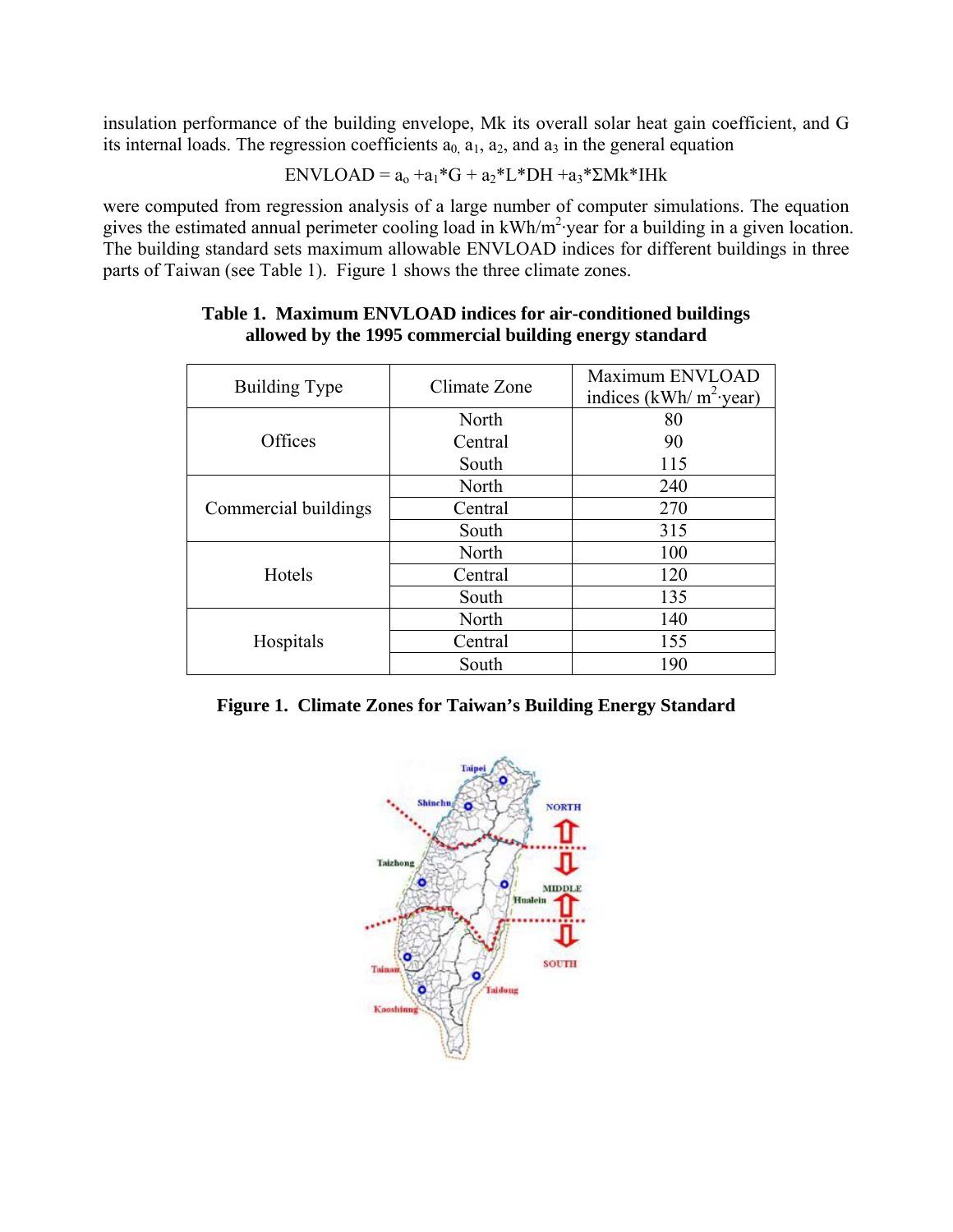Taiwan adopted its residential building energy standard 1997. It is a prescriptive code with Ufactor requirements for the roof and walls, and a Req index for fenestration. The standard has been approved at a national level, but there are regional variations.

*Jurisdiction*. The commercial standard was adopted as a national law in 1995, and the residential standard in 1997. Although developed by both the Bureau of Energy and the Construction and Planning Agency of the Ministry of Interior, only the latter institution is responsible for its implementation. The standards are part of the building permit process for new buildings, which is also under the jurisdiction of the Construction and Planning Agency. To get a building permit, the building owner must submit documentation showing that the proposed building design meets the mandatory requirements set forth in Table 1. Failure to do so will result in denial of the building permit. It is estimated that as of 2006, over 80 percent of new construction projects are in compliance with the ENVLOAD requirements.

## *Status of Voluntary Non-Regulatory Programs*

In addition to the mandatory building energy standard, Taiwan has also developed voluntary building energy efficiency programs such as an Energy Labeling Program and a very successful green building certification program called the Green Building Evaluation System, as well as DSM programs.

- 1. *Green Building Certification Program.* The Green Building Certification Program is a voluntary program but is mandatory for any new public building construction project which is funded by government more than about \$1.5 million US. In 1999, the Architecture Research Institute of the Ministry of the Interior developed a Green Building Evaluation System, called EEWH (Ecology, Energy, Waste and Healthy; EEWH) and *Evaluation Manual for Green Buildings in Taiwan* that, according to some experts, has been very successful and in many ways has taken the public spotlight from the building energy efficiency standard. The manual evaluates biodiversity, green landscaping, site water conservation,  $CO<sub>2</sub>$  emission reduction, waste reduction, indoor environment, water resources, sewage and garbage treatment, as well as energy conservation. Compared to the ENVLOAD indices for the appropriate building type, the Green Building Certification program requires efficient lighting system design and an additional 20 percent reduction in the building's sensible space cooling load in perimeter zones, U-factor or solar heat gain from fenestration, as well as an additional 20 percent reduction in energy use for airconditioning.
- 2. *Building Energy Labeling.* The energy labeling program for building is not yet implemented. However, the Bureau of Energy has launched a Energy Labeling Program for appliances and office equipment and also announced the voluntary energy benchmark for many types of buildings (see [http://www.moeaec.gov.tw/Promote/%AB%D8%BFv%AA%AB%A5%](http://www.moeaec.gov.tw/Promote/%AB%D8%BFv%AA%AB%A5%25%20CE%B9q%B0%D1%A6%D2%AB%FC%BC%D0.doc) [CE%B9q%B0%D1%A6%D2%AB%FC%BC%D0.doc\)](http://www.moeaec.gov.tw/Promote/%AB%D8%BFv%AA%AB%A5%25%20CE%B9q%B0%D1%A6%D2%AB%FC%BC%D0.doc)
- 3. *Dem*a*nd-Side Management Programs.* The Bureau of Energy is promoting these programs, in conjunction with Taiwan Power Company. For more detailed information, please refer to [http://www.taipower.com.tw/left\\_bar/45453err/management\\_electricity.htm](http://www.taipower.com.tw/left_bar/45453err/management_electricity.htm)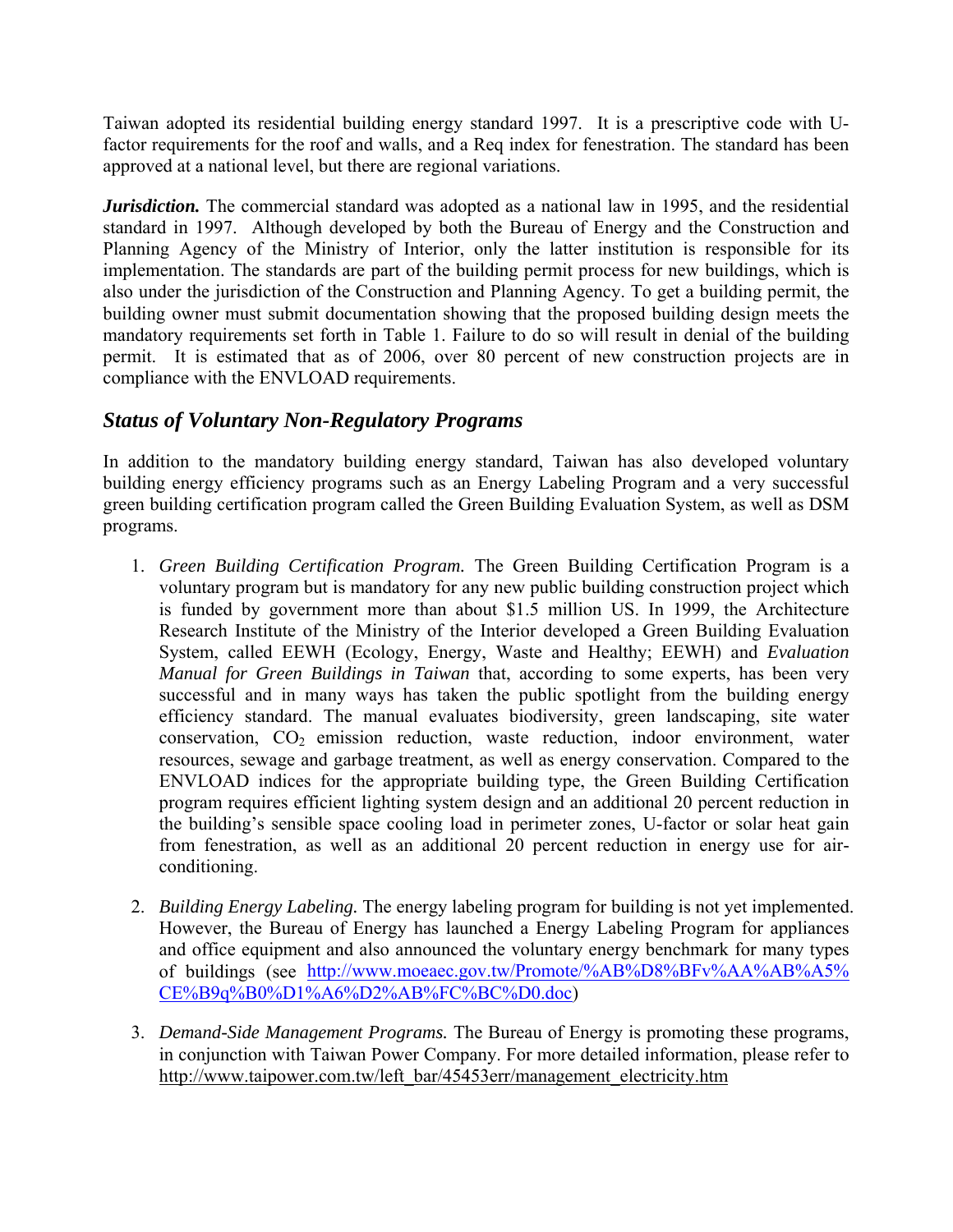## *Related end-use efficiency programs*

4. For information on appliance labeling, please refer to<http://www.energylabel.org.tw/>

#### *Contacts*

Ya-fang Chen, Research Engineer, Construction and Planning Agency of the Ministry of the Interior, No. 5, Syujhou Road, Taipei 100, TAIWAN. Tel: 02-8771-2703, Email: [fanny108@cpami.gov.tw](mailto:fanny108@cpami.gov.tw) (government contact on building energy efficiency standards).

Kuei-Peng Lee, Assistant Professor, Department of Refrigeration and Air-conditioning Engineering, National Taipei University of Technology, 1, Sec. 3, Chung-Hsiao E. Rd. Taipei 10608, Taiwan. Tel: +886-2-2771-2171 ext 3520, E-mail: [kplee@ntut.edu.tw](mailto:kplee@ntut.edu.tw) (through Nov. 2006) (source on building energy efficiency standards)

Chi-ming Lai, Assoc. Professor, Leader University, Department of Construction Technology, No. 188, Sec. 5, An-Chung Rd., Tainan, 709 TAIWAN. Tel: +886-6-2821-888 Fax: +886-6-2821-999, E-mail: [LCM@mail.leader.edu.tw](mailto:LCM@mail.leader.edu.tw) (source on Green Building Certification Program)